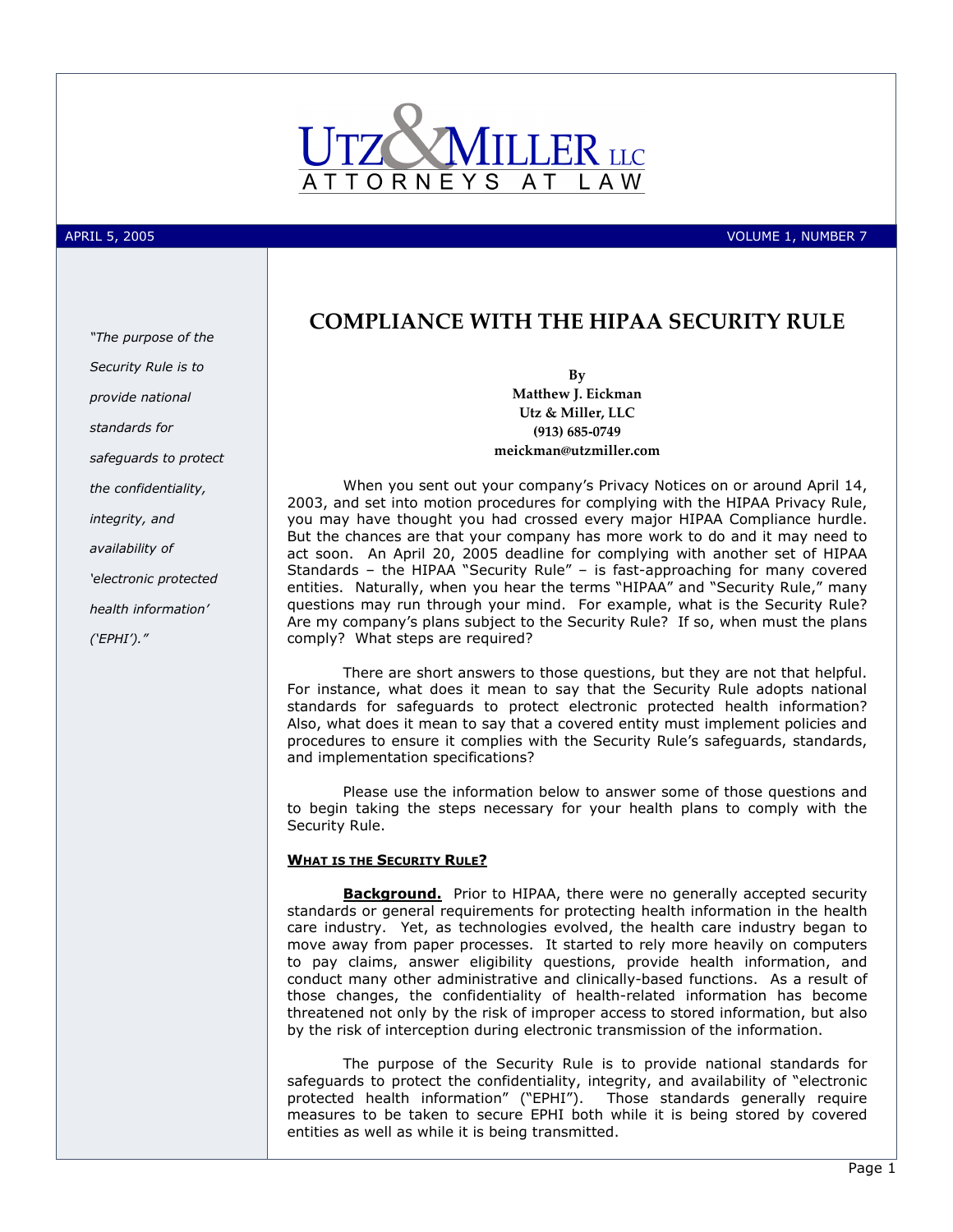"A plan with more than \$5 million in annual receipts (more than \$5 million in annual premiums for an insured plan or in total annual claims for a self-insured  $plan)$ ,  $\ldots$  must comply with the Security Rule by April 20, 2005."

Utz & Miller, LLC 13200 Metcalf Suite 230 Overland Park, KS 66213

Phone: 913.685.0970 Fax: 913.685.1281

John L. Utz jutz@utzmiller.com Phone: 913.685.7978 Fax: 913.685.1281

Eric N. Miller emiller@utzmiller.com Phone: 913.685.8150 Fax: 913.685.1281

Matthew Eickman meickman@utzmiller.com Phone: 913-685-0749 Fax: 913.685.1281

www.utzmiller.com

The information in this newsletter is of a general nature only and does not constitute legal advice.

Consult your attorney for advice appropriate to your circumstances.

General Requirements. As we will discuss later in this newsletter, the Security Rule imposes several specific requirements on your health plans (and other covered entities). It may be easier to understand and satisfy those requirements if one considers the Security Rule's general obligations. First, your health plans must ensure the confidentiality, integrity, and availability of all EPHI your plans create, receive, maintain, or transmit. Second, your plans must protect against any reasonably anticipated threats or hazards to the security or integrity of that EPHI. Third, your plans must protect against any reasonably anticipated uses or disclosures of that information that are not permitted or required under the Security Rule. Fourth, you must ensure that your workforce complies with the Security Rule.

Scope. The scope of the information protected by the Security Rule is narrower than that of the HIPAA Privacy Rule. You may remember that the Privacy Rule addresses privacy protections for "protected health information" or "PHI," which is individually identifiable health information that is transmitted by or maintained by a health plan (or other covered entity), subject to three exceptions. In other words, PHI is health information that could be used to identify a particular individual. The definition of PHI is broad, in that it includes health information transmitted or maintained by electronic media or in any other form or medium. The Security Rule, however, addresses privacy protection only for a narrower subset of PHI – "electronic PHI" or "EPHI." EPHI includes only PHI that is transmitted by or maintained in electronic media.

Thus, there may be some health information that is protected under the Privacy Rule, but is not protected under the Security Rule. Further, it is important that PHI must have existed in an electronic form prior to its transmission or be stored in electronic form in order for it to be EPHI and, as a result, for it to be protected by the Security Rule. For example, because paper-to-paper faxes, person-to-person telephone calls, video teleconferencing, or messages left on voice-mail were not in electronic form before the transmission, those activities are not covered by the Security Rule.

#### IS MY PLAN SUBJECT TO THE SECURITY RULE?

The Security Rule, like the Privacy Rule, applies to a "covered entity," which is defined as one of the following:

- (1) a health plan;
- (2) a health care clearinghouse; or
- (3) a health care provider that conducts any standard transactions electronically, or that engages third parties to process those transactions electronically.

A "health plan" is an individual or group plan that provides or pays the cost of medical care. This definition includes nearly all arrangements that pay the cost of medical care, including, for example, group health plans, dental plans, some employee assistance plans, and HMOs. This definition also includes health care flexible spending accounts (including those offered through a cafeteria plan) used to reimburse employees for medical expenses. A plan with fewer than 50 participants that is self-administered by the employer that established and maintains the plan, however, is excluded from the definition of "health plan." That exclusion typically will apply to flexible spending accounts that have fewer than 50 participants and are not administered by a third-party administrator.

It is your company's health plans' EPHI - not your company - that is subject to the Security Rule. As a practical matter, however, your company will be responsible for its sponsored health plans' compliance with the Security Rule.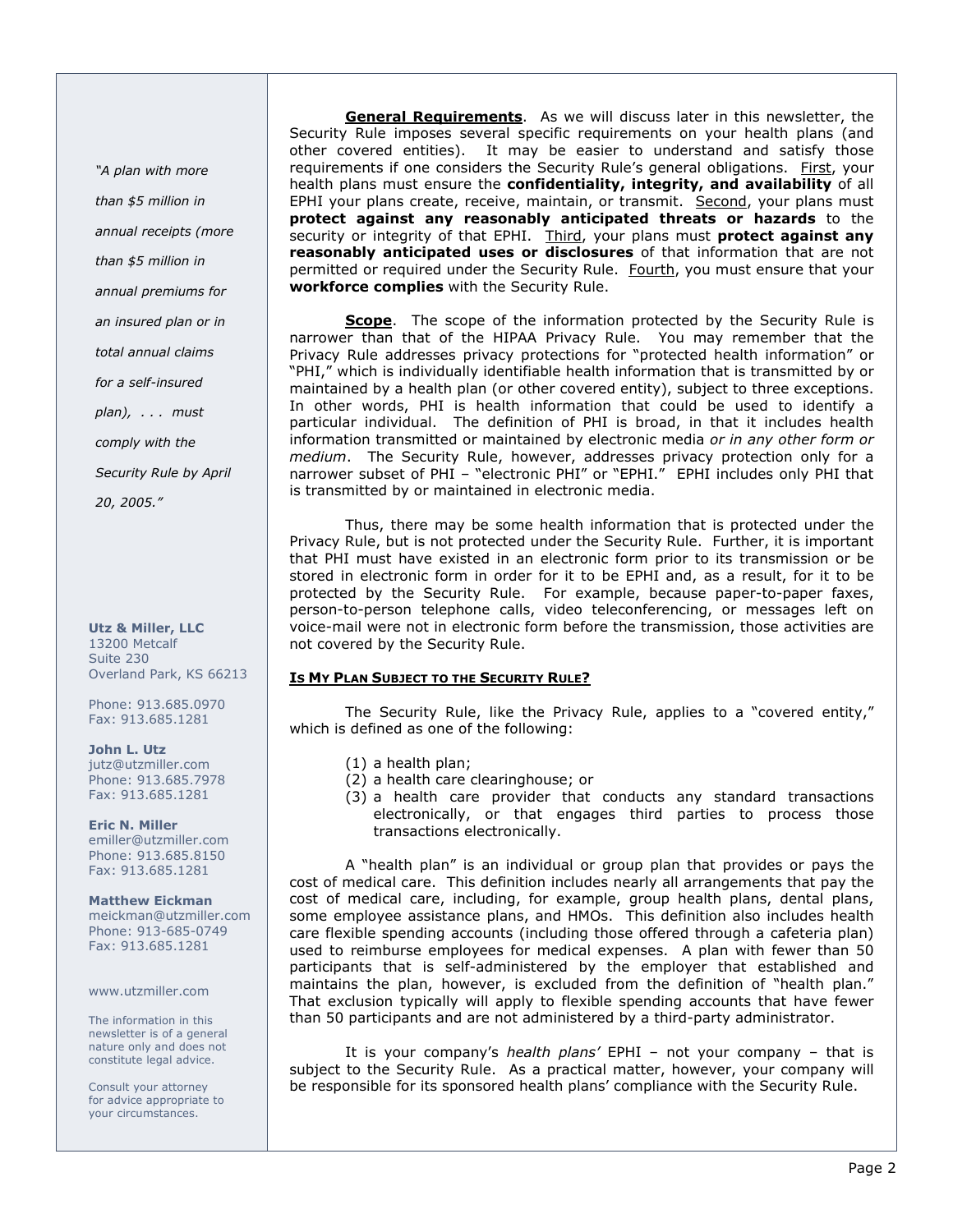#### WHEN MUST A COVERED ENTITY COMPLY WITH THE SECURITY RULE?

"A covered entity,

such as an employer's

health plan, must

assign final

responsibility for the

entity's security to

one official – the

'Security Official.'"

Utz & Miller, LLC 13200 Metcalf Suite 230 Overland Park, KS 66213

Phone: 913.685.0970 Fax: 913.685.1281

John L. Utz jutz@utzmiller.com Phone: 913.685.7978 Fax: 913.685.1281

Eric N. Miller emiller@utzmiller.com Phone: 913.685.8150 Fax: 913.685.1281

Matthew Eickman meickman@utzmiller.com Phone: 913-685-0749 Fax: 913.685.1281

www.utzmiller.com

The information in this newsletter is of a general nature only and does not constitute legal advice.

Consult your attorney for advice appropriate to your circumstances.

Like the Privacy Rule, the Security Rule imposes a general compliance deadline and a special, later deadline on small plans. A plan with more than \$5 million in annual receipts (more than \$5 million in annual premiums for an insured plan or in total annual claims for a self-insured plan), health care clearinghouse, or health care provider must comply with the Security Rule by April 20, 2005. A small plan (one with \$5 million or less in annual premiums or claims) has until April 20, 2006, to comply with the Security Rule.

Your work under the Security Rule is not finished just because you meet the initial deadline. The Security Rule requires, instead, that security measures implemented to comply with the Security Rule be reviewed and modified as needed to continue provision of reasonable and appropriate protection of Electronic PHI. The Centers for Medicare and Medicaid Services ("CMS") explains: "Security is not a one-time project, but rather an on-going, dynamic process that will create new challenges as covered entities' organizations and technologies change."

#### WHAT STEPS DO I NEED TO TAKE?

As we discussed above, the Security Rule provides four overarching requirements and several specific requirements. If you have responsibility for your company's health (or cafeteria) plans, you need to be aware of the following specific Security Rule requirements:

- Appoint a security official;
- Conduct a risk analysis;
- Amend group health plans (including health care flexible spending accounts offered through cafeteria plans);
- Amend business associate agreements;
- Adopt written policies and procedures; and
- Ensure your workforce complies with the Security Rule.

Appoint a Security Official. A covered entity, such as an employer's health plan, must assign final responsibility for the entity's security to one official – the "Security Official." The Security Official will must also be the one who is responsible for the development and implementation of the policies and procedures required by the Security Rule. The same person may serve as both the HIPAA Security Official and the HIPAA Privacy Official.

Conduct Risk Analysis. A health plan (or other covered entity) is required to conduct a risk analysis. More specifically, the Security Rule requires that this be an accurate and thorough assessment of the potential risks and vulnerabilities to the confidentiality, integrity, and availability of EPHI held by the covered entity. The results of this risk analysis will impact the manner in which your health plans comply with the Security Rule. Thus, it is important that this step be taken *before* adopting written policies and procedures, and implementing those policies and procedures. This is because the Security Rule, while rigid in many respects, provides a certain amount of flexibility.

 The drafters of the Security Rule recognized that covered entities vary in a wide range of characteristics and that no single inflexible set of security standards would fit for all of those entities. As a result, the Security Rule gives a health plan the discretion to use any security measures that allow it to reasonably and appropriately implement the Rule's required standards and implementation specifications. For example, a health plan (or other covered entity) must take into account its size, complexity, capabilities, technical infrastructure, hardware, and software capabilities. Also, it must take into account the costs of security measures and the probability and criticality of potential risks to EPHI.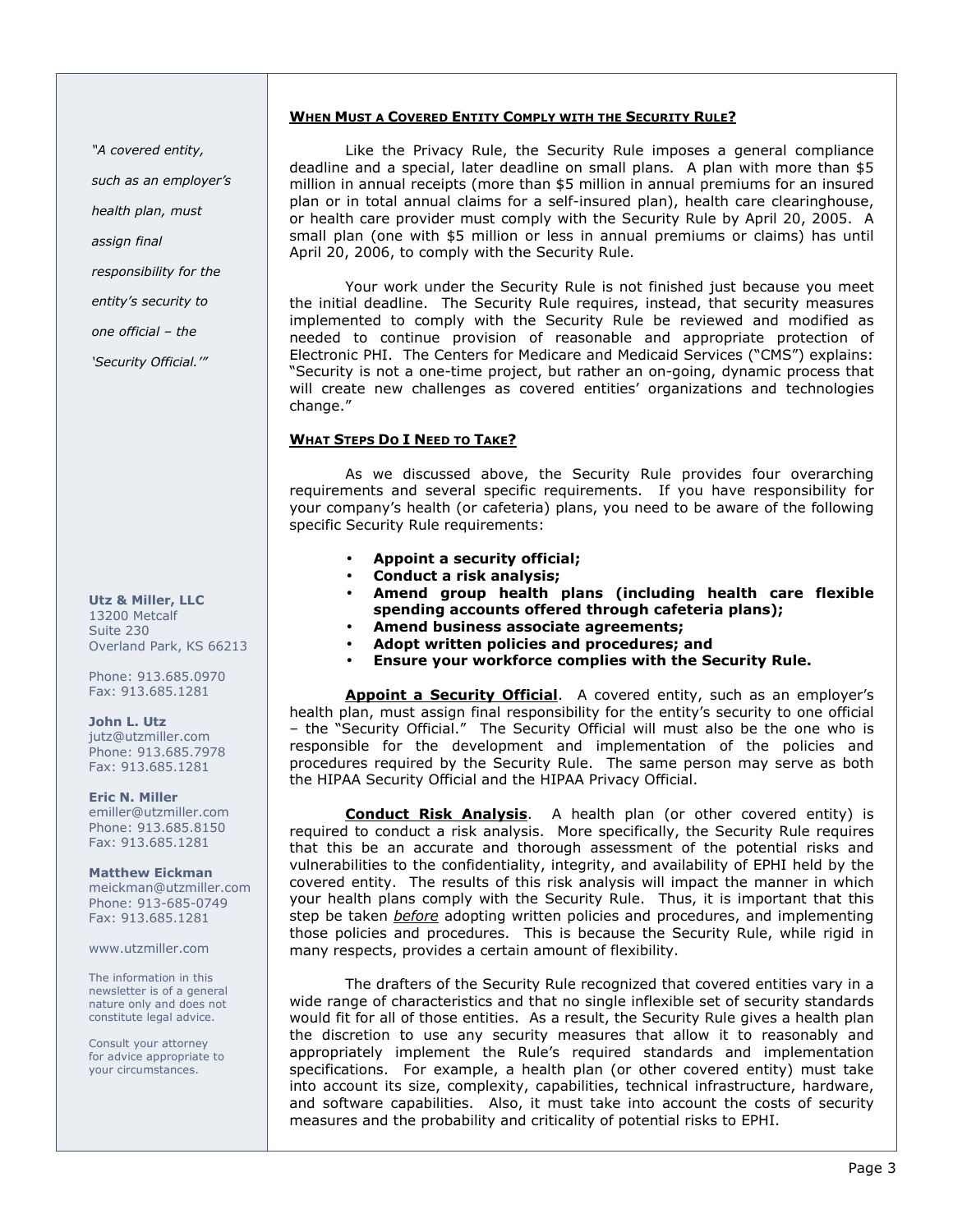"If your company

sponsors a 'group

health plan,' the plan

document must be

amended so that it

provides that the plan

sponsor (typically,

your company) will

reasonably and

appropriately

safequard EPHI . . .."

Utz & Miller, LLC 13200 Metcalf Suite 230 Overland Park, KS 66213

Phone: 913.685.0970 Fax: 913.685.1281

John L. Utz jutz@utzmiller.com Phone: 913.685.7978 Fax: 913.685.1281

Eric N. Miller emiller@utzmiller.com Phone: 913.685.8150 Fax: 913.685.1281

Matthew Eickman meickman@utzmiller.com Phone: 913-685-0749 Fax: 913.685.1281

#### www.utzmiller.com

The information in this newsletter is of a general nature only and does not constitute legal advice.

Consult your attorney for advice appropriate to your circumstances.

 All of those flexible factors may be explored through a risk analysis. The results of the risk analysis will impact the policies and procedures your plans implement (as discussed later in the "Adopt Written Policies and Procedures" section). We suggest the risk analysis be conducted as soon as possible so that your plans may best take advantage of the Security Rule's provided flexibility, and develop policies and procedures that best suit your plans' individual characteristics. In other words, your plans should conduct their risk analysis as far in advance of the April 20, 2005 (or 2006, if applicable) deadline as practical.

**Amend Plans**. If your company sponsors a "group health plan," the plan document must be amended so that it provides that the plan sponsor (typically, your company) will reasonably and appropriately safeguard EPHI created, received, maintained, or transmitted to or by your company on behalf of the group health plan. A group health plan is a plan that provides medical care to employees or their dependants directly or through insurance, reimbursement, or otherwise. Thus, for example, not only must your medical plan be amended, but also your cafeteria plan must be amended if that plan includes flexible spending accounts used to reimburse employees for medical expenses.

This plan amendment must include provisions that require your company, as the plan sponsor, to do the following:

- 1. Implement administrative, physical, and technical safeguards that reasonably and appropriately protect the confidentiality, integrity, and availability of the EPHI it creates, receives, maintains, or transmits on behalf of the group health plan;
- 2. Ensure that the adequate separation between the company and the group health plan (as required by the Privacy Rule) is supported by reasonable and appropriate security measures;
- 3. Ensure that any agent, including a subcontractor, to whom the company provides EPHI created, received, maintained, or transmitted on behalf of the plan, agrees to implement reasonable and appropriate security measures to protect that information; and
- 4. Report to the group health plan any security incident of which the company becomes aware.

Like the previously required Privacy Rule plan amendment, there is an exception to the Security Rule plan amendment obligation when there will be limited sharing of EPHI between a plan and a plan sponsor. If your health plan will share with your company only "summary health information," and plan enrollment and disenrollment information, the plan need not be amended.

If that exception does not apply to your health plan, note that these required changes are not merely changes to the plan document, but also require your company to take significant actions. Your company must implement the protective safeguards and ensure that adequate separation is supported by adequate security measures. It must enter into an agreement with agents with which the company will share the plan's EPHI. Also, if your company becomes aware of the attempted or successful unauthorized access, use, disclosure, modification, or destruction of information (a "security incident"), it must report that activity to the plan.

Amend Business Associate Agreements. The Privacy Rule required that covered entities enter into agreements with their "business associates," and the Security Rule requires amendments to these agreements. You may remember that a business associate is an entity that performs a function or activity on behalf of a covered entity or provides certain specific services for a covered entity, and has disclosed to it individually identifiable health information. Examples of health plans' business associates are third party administrators and, in many circumstances, insurance brokers or actuarial consultants.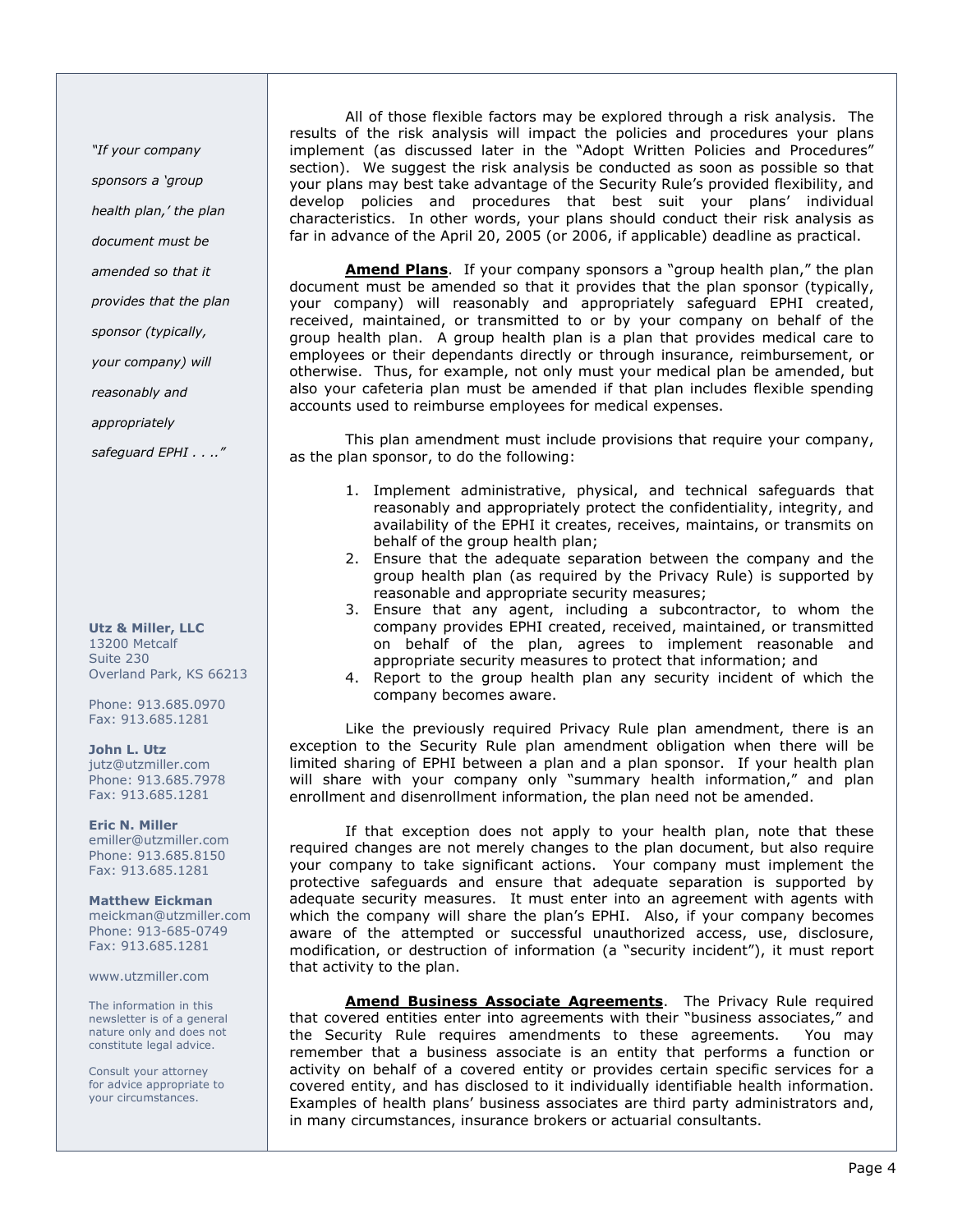"The Security Rule

requires that . . .

business associate

agreements be

amended."

Utz & Miller, LLC 13200 Metcalf Suite 230 Overland Park, KS 66213

Phone: 913.685.0970 Fax: 913.685.1281

John L. Utz

jutz@utzmiller.com Phone: 913.685.7978 Fax: 913.685.1281

Eric N. Miller emiller@utzmiller.com Phone: 913.685.8150 Fax: 913.685.1281

Matthew Eickman meickman@utzmiller.com Phone: 913-685-0749 Fax: 913.685.1281

www.utzmiller.com

The information in this newsletter is of a general nature only and does not constitute legal advice.

Consult your attorney for advice appropriate to your circumstances.

The Security Rule requires that these business associate agreements be amended. The agreements must be changed so they require the business associate to:

- 1. Implement administrative, physical, and technical safeguards that reasonably and appropriately protect the confidentiality, integrity, and availability of the EPHI that it creates, receives, maintains, or transmits on behalf of the covered entity as required by the Security Rule;
- 2. Ensure that any agent, including a subcontractor, to whom it provides EPHI agrees to implement reasonable and appropriate safeguards to protect it;
- 3. Report to the covered entity any security incident of which it becomes aware; and
- 4. Authorize termination of the contract by the covered entity, if the covered entity determines that the business associate has violated a material term of the contract.

Adopt Written Policies and Procedures. The bulk of the Security Rule describes requirements (called safeguards, standards, and implementation specifications) with which a health plan (or other covered entity) must comply. The Security Rule also requires that a covered entity adopt and implement written policies and procedures through which it will meet those requirements. The Security Rule includes a matrix of the required safeguards, standards, and implementation specifications. We have prepared a more detailed grid that includes the information from the Security Rule's matrix, with instructions for implementing the required standards and implementation specifications. The following discussion will provide you with background that will help in understanding that grid, which is attached at the end of this newsletter.

The Security Rule requires that covered entities adopt three broad categories of Safeguards: Administrative, Physical, and Technical. Each set of those Safequards requires that a number of **Standards** be met. The Security Rule provides Implementation Specifications, which provide additional detailed instructions for implementing the Standards.

As you will see on the attached grid, some of the Implementation Specifications are "Required" while others are merely "Addressable." If one is "Required" by the Security Rule, a covered entity must implement policies and procedures that meet the Implementation Specification. If, however, one is "Addressable," a covered entity must access whether a given addressable Implementation Specification is a reasonable and appropriate security measure to apply within its particular framework. If a covered entity determines that an addressable Implementation Specification is not a reasonable and appropriate answer to its security needs, a covered entity must do one of two things: (i) implement another equivalent measure if reasonable and appropriate, or (ii) if the standard can otherwise be met, the covered entity may choose to not implement the Implementation Specification or any equivalent alternative measure at all. If a covered entity chooses to do one of these two things, it must document the decision not to implement the addressable specification, the rationale behind that decision, and either the alternative safeguard implemented to meet the standard or the way in which the standard is being otherwise met.

**Ensure Your Workforce Complies**. Your workforce will have to be trained to comply with your company's adopted policies and procedures. Because this may take some time, we suggest your company begin planning this training as soon as possible.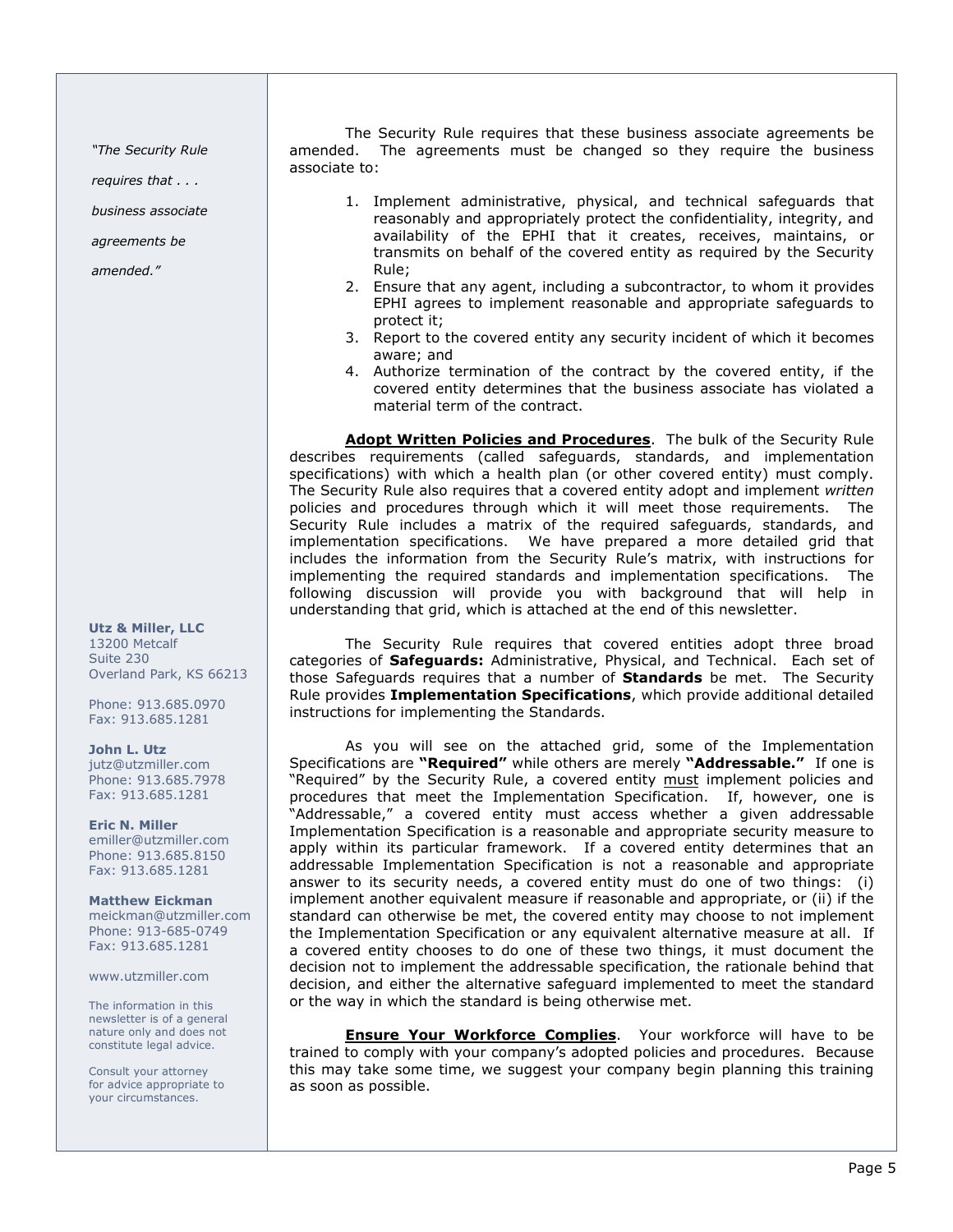#### **CONCLUSION**

 The April 20, 2005 deadline for HIPAA Security compliance is fastapproaching for most health plans, health care clearinghouses, and health care providers. Plan sponsors and covered entities should act immediately to analyze risks and appoint a security official. They also should begin to amend plans and business associate agreements, train employees to comply with the Security Rule, and adopt and implement written plans and procedures.

Utz & Miller, LLC 13200 Metcalf Suite 230 Overland Park, KS 66213

Phone: 913.685.0970 Fax: 913.685.1281

John L. Utz jutz@utzmiller.com Phone: 913.685.7978 Fax: 913.685.1281

Eric N. Miller emiller@utzmiller.com Phone: 913.685.8150 Fax: 913.685.1281

Matthew Eickman meickman@utzmiller.com Phone: 913-685-0749 Fax: 913.685.1281

www.utzmiller.com

The information in this newsletter is of a general nature only and does not constitute legal advice.

Consult your attorney for advice appropriate to your circumstances.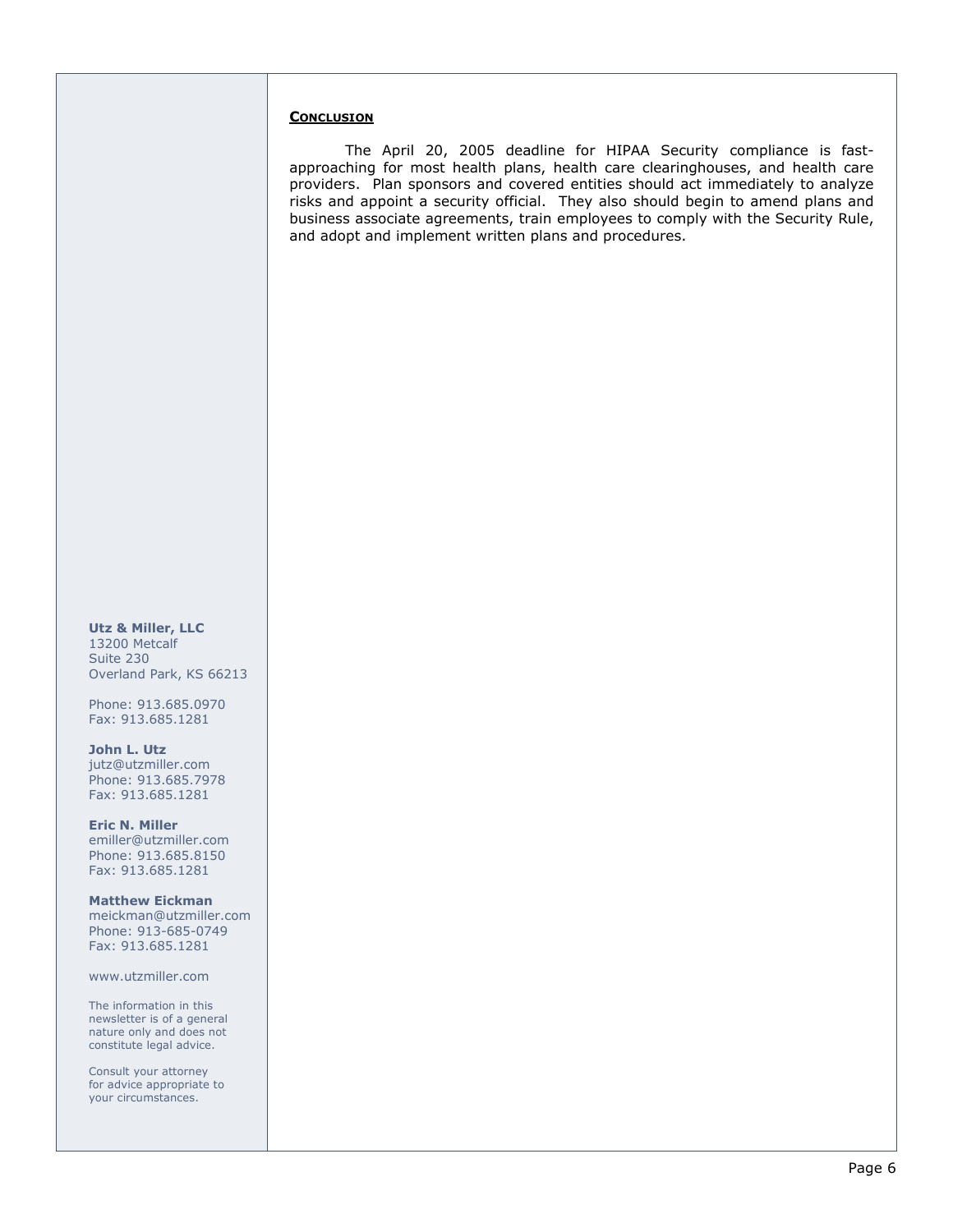# HIPAA <sup>S</sup>ECURITY STANDARDS MATRIX

The HIPAA Security Rule (45 C.F.R. Parts 160 and 164, Subpart C) requires that covered entities adopt three categories of safeguards: **Administrative, Physical,** and **Technical**. Each set of safeguards includes a number of **Standards,** and the Security Rule includes Implementation Specifications, which are additional detailed instructions for implementing those Standards. If an Implementation Specification is "**Required**," a covered entity <u>must</u> implement policies or procedures that meet the Specification. If, however, it is "Addressable," a covered entity must assess whether it is a reasonable and appropriate safeguard in the entity's environment.

### **ADMINISTRATIVE SAFEGUARDS**

| <b>Standards</b>                                                                                                                                                                                                     | <b>Sections</b> | <b>Implementation</b>                               | Required/   | <b>Description</b>                                                                                                                                                                                                                         |
|----------------------------------------------------------------------------------------------------------------------------------------------------------------------------------------------------------------------|-----------------|-----------------------------------------------------|-------------|--------------------------------------------------------------------------------------------------------------------------------------------------------------------------------------------------------------------------------------------|
|                                                                                                                                                                                                                      |                 | <b>Specifications</b>                               | Addressable |                                                                                                                                                                                                                                            |
| <b>Security Management</b><br><b>Process:</b> Implement policies<br>and procedures to prevent,<br>detect, contain, and correct                                                                                       | 164.308(a)(1)   | Risk Analysis                                       | Required    | Conduct an accurate and thorough assessment of the potential<br>risk and vulnerabilities to the confidentiality, integrity, and<br>availability of electronic protected health information<br>"Electronic PHI") held by the covered entity |
| security violations.                                                                                                                                                                                                 |                 | Risk Management                                     | Required    | Implement security measures sufficient to reduce risks and<br>vulnerabilities to a reasonable and appropriate level.                                                                                                                       |
|                                                                                                                                                                                                                      |                 | Sanction Policy                                     | Required    | Apply appropriate sanctions against workforce members who<br>fail to comply with the security policies and procedures of the<br>covered entity.                                                                                            |
|                                                                                                                                                                                                                      |                 | <b>Information System</b><br><b>Activity Review</b> | Required    | Implement procedures to regularly review records of<br>information system activity, such as audit logs, access reports<br>and security incident tracking reports.                                                                          |
| <b>Assigned Security</b><br>Responsibility: Identify the<br>security official who is<br>responsible for the<br>development and<br>implementation of the policies<br>and procedures required by the<br>Security Rule. | 164.308(a)(2)   |                                                     | Required    |                                                                                                                                                                                                                                            |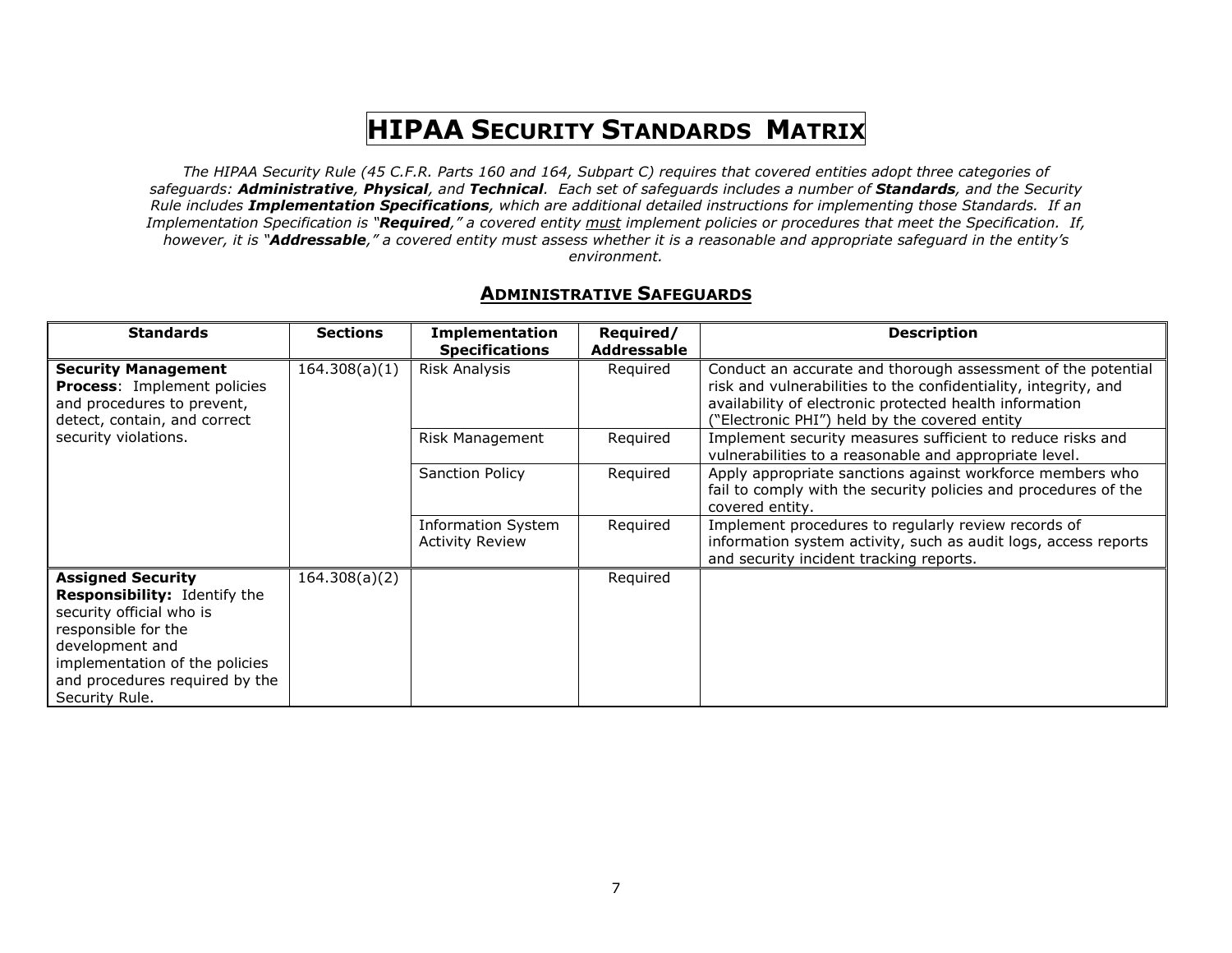| <b>Workforce Security:</b><br>Implement policies and<br>procedures to ensure that all<br>workforce members have                                                                                                                       | 164.308(a)(3)               | Authorization and/or<br>Supervision<br><b>Workforce Clearance</b> | Addressable<br>Addressable | Implement procedures for the authorization and/or supervision<br>of workforce members who work with Electronic PHI or in<br>locations where it might be accessed.<br>Implement procedures to determine that the access of a                                                                         |
|---------------------------------------------------------------------------------------------------------------------------------------------------------------------------------------------------------------------------------------|-----------------------------|-------------------------------------------------------------------|----------------------------|-----------------------------------------------------------------------------------------------------------------------------------------------------------------------------------------------------------------------------------------------------------------------------------------------------|
| appropriate access to Electronic                                                                                                                                                                                                      |                             | Procedures                                                        |                            | workforce member to Electronic PHI is appropriate.                                                                                                                                                                                                                                                  |
| PHI, as provided under the<br><b>Information Access</b><br>Management Safeguards<br>(below), and to prevent those<br>workforce members who do not<br>have access under those<br>standards from obtaining<br>access to Electronic PHI. |                             | Termination<br>Procedures                                         | Addressable                | Implement procedures for terminating access to Electronic PHI<br>when the employment of a workforce member ends or as<br>required by determinations made as specified by the workforce<br>clearance procedures.                                                                                     |
| <b>Information Access</b><br>Management: Implement<br>policies and procedures for<br>authorizing access to Electronic<br>PHI.                                                                                                         | 164.308(a)(4)               | <b>Isolating Health Care</b><br>Clearinghouse<br><b>Functions</b> | Required                   | In the event a covered entity is a health care clearinghouse, if<br>the clearinghouse is part of a larger organization, the<br>clearinghouse must implement policies and procedures that<br>protect the Electronic PHI of the clearinghouse from<br>unauthorized access by the larger organization. |
|                                                                                                                                                                                                                                       |                             | <b>Access Authorization</b>                                       | Addressable                | Implement policies and procedures for granting access to<br>Electronic PHI, for example, through access to a workstation,<br>transaction, program, process, or other mechanism.                                                                                                                     |
|                                                                                                                                                                                                                                       |                             | <b>Access Establishment</b><br>and Modification                   | Addressable                | Implement policies and procedures that, based upon the<br>entity's Access Authorization policies (above), establish,<br>document, review, and modify a user's right of access to a<br>workstation, transaction, program, or process.                                                                |
| <b>Security Awareness and</b>                                                                                                                                                                                                         | $\overline{16}$ 4.308(a)(5) | <b>Security Reminders</b>                                         | Addressable                | Periodic security updates.                                                                                                                                                                                                                                                                          |
| Training: Implement a<br>security awareness and training                                                                                                                                                                              |                             | Protection from<br><b>Malicious Software</b>                      | Addressable                | Address how to implement procedures for quarding against,<br>detecting, and reporting malicious software.                                                                                                                                                                                           |
| program for all workforce<br>members (including                                                                                                                                                                                       |                             | Log-in Monitoring                                                 | Addressable                | Address how to implement procedures for monitoring log-in<br>attempts and reporting discrepancies.                                                                                                                                                                                                  |
| management).                                                                                                                                                                                                                          |                             | Password<br>Management                                            | Addressable                | Address how to implement procedures for creating, changing,<br>and safeguarding passwords.                                                                                                                                                                                                          |
| <b>Security Incident</b><br><b>Procedures: Implement</b><br>policies and procedures to<br>address security incidents.                                                                                                                 | 164.308(a)(6)               | Response and<br>Reporting                                         | Required                   | Identify and respond to suspected or known security incidents;<br>mitigate, to the extent practicable, harmless effects of security<br>incidents that are known to the covered entity; and document<br>security incidents and their outcomes.                                                       |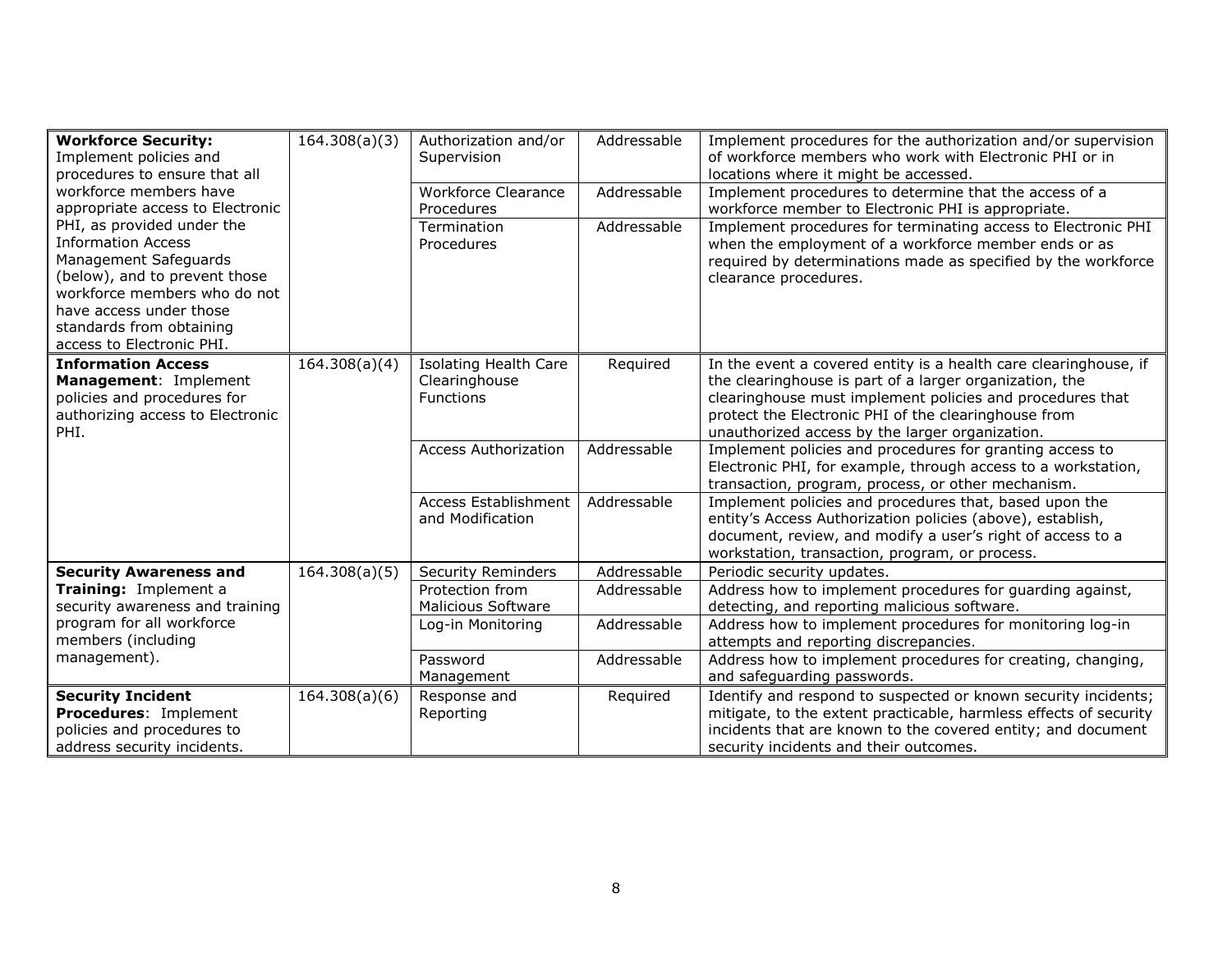| <b>Contingency Plan: Establish</b><br>(and implement as needed)<br>policies and procedures for<br>responding to an emergency or<br>other occurrence (for example,<br>fire, vandalism, system failure,<br>and natural disaster) that<br>damages systems that contain<br>Electronic PHI. | 164.308(a)(7) | Data Backup Plan                                 | Required    | Establish and implement procedures to create and maintain<br>retrievable exact copies of Electronic PHI.                                                                                       |
|----------------------------------------------------------------------------------------------------------------------------------------------------------------------------------------------------------------------------------------------------------------------------------------|---------------|--------------------------------------------------|-------------|------------------------------------------------------------------------------------------------------------------------------------------------------------------------------------------------|
|                                                                                                                                                                                                                                                                                        |               | Disaster Recovery<br>Plan                        | Required    | Establish (and implement as needed) procedures to restore<br>any loss of data.                                                                                                                 |
|                                                                                                                                                                                                                                                                                        |               | <b>Emergency Mode</b><br>Operation Plan          | Required    | Establish (and implement as needed) procedures to enable<br>continuation of critical business processes for protection of the<br>security of Electronic PHI while operating in emergency mode. |
|                                                                                                                                                                                                                                                                                        |               | Testing and Revision<br>Procedures               | Addressable | Implement procedures for periodic testing and revision of<br>contingency plans.                                                                                                                |
|                                                                                                                                                                                                                                                                                        |               | Applications and<br>Data Criticality<br>Analysis | Addressable | Assess the relative criticality of specific applications and data in<br>support of other contingency plan components.                                                                          |
| <b>Evaluation: Perform a</b>                                                                                                                                                                                                                                                           | 164.308(a)(8) |                                                  | Required    |                                                                                                                                                                                                |
| periodic technical and<br>nontechnical evaluation, based                                                                                                                                                                                                                               |               |                                                  |             |                                                                                                                                                                                                |
| initially upon the standards                                                                                                                                                                                                                                                           |               |                                                  |             |                                                                                                                                                                                                |
| implemented under the HIPAA                                                                                                                                                                                                                                                            |               |                                                  |             |                                                                                                                                                                                                |
| Security rule and subsequently                                                                                                                                                                                                                                                         |               |                                                  |             |                                                                                                                                                                                                |
| in response to environmental                                                                                                                                                                                                                                                           |               |                                                  |             |                                                                                                                                                                                                |
| or operational changes                                                                                                                                                                                                                                                                 |               |                                                  |             |                                                                                                                                                                                                |
| affecting the security of                                                                                                                                                                                                                                                              |               |                                                  |             |                                                                                                                                                                                                |
| Electronic PHI, that establishes                                                                                                                                                                                                                                                       |               |                                                  |             |                                                                                                                                                                                                |
| the extent to which an entity's<br>security policies and                                                                                                                                                                                                                               |               |                                                  |             |                                                                                                                                                                                                |
| procedures meet the Security                                                                                                                                                                                                                                                           |               |                                                  |             |                                                                                                                                                                                                |
| Rule's requirements.                                                                                                                                                                                                                                                                   |               |                                                  |             |                                                                                                                                                                                                |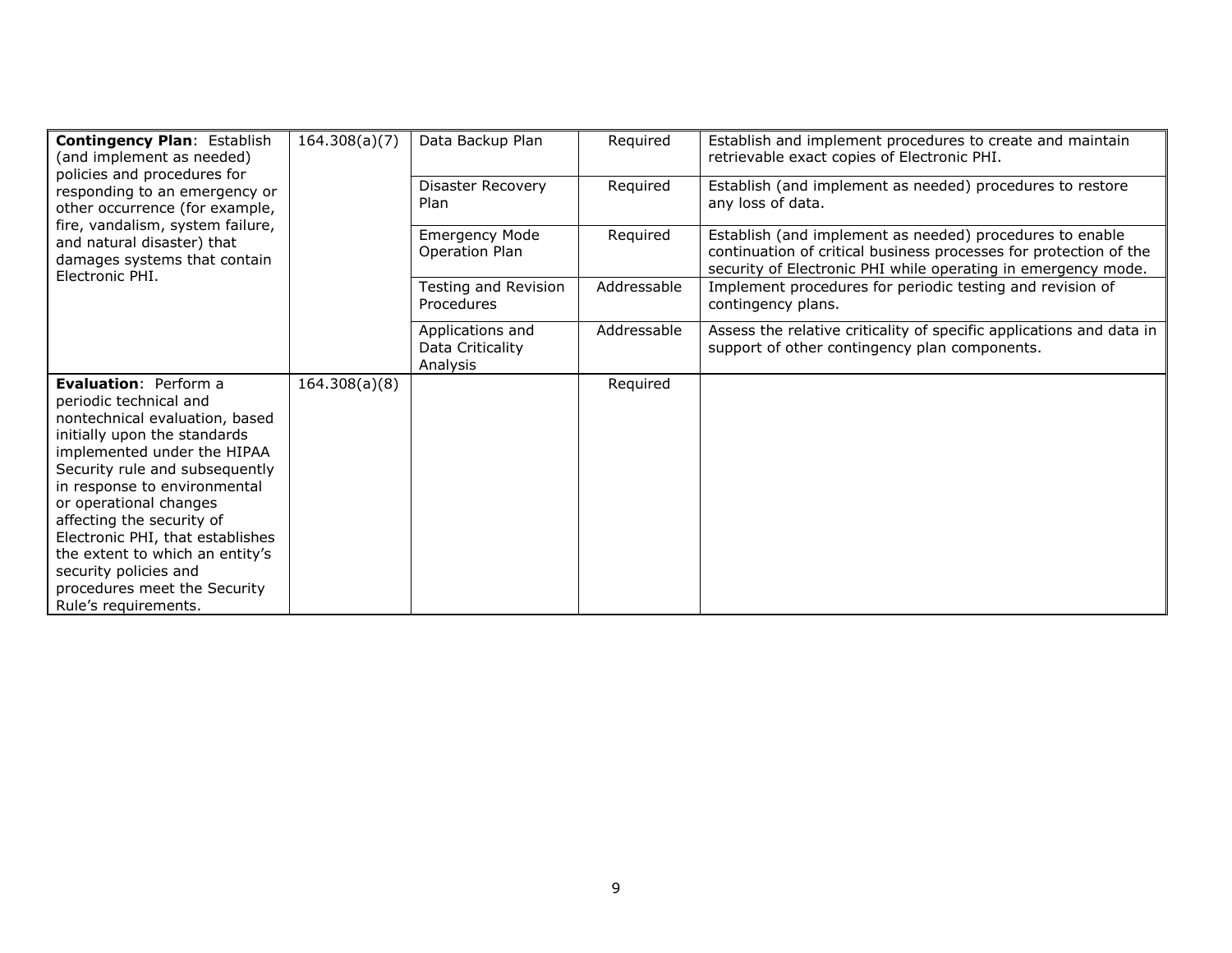| <b>Business Associate</b>         | 164.308(b)(1) | Written Contract or | Required | Document the satisfactory assurances required through a     |
|-----------------------------------|---------------|---------------------|----------|-------------------------------------------------------------|
| <b>Contracts and Other</b>        |               | Other Arrangement   |          | written contract or other arrangement with the business     |
| <b>Arrangements: A covered</b>    |               |                     |          | associate that meets the applicable requirements of Section |
| entity may permit a business      |               |                     |          | $164.314(a)$ .                                              |
| associate to create, receive,     |               |                     |          |                                                             |
| maintain, or transmit Electronic  |               |                     |          | Note that a covered entity that violates the satisfactory   |
| PHI on the covered entity's       |               |                     |          | assurances it provided as a business associate of another   |
| behalf only if the covered entity |               |                     |          | covered entity will be in noncompliance with this Standard, |
| obtains satisfactory written      |               |                     |          | Implementation Specification, and the business associate    |
| assurances that the business      |               |                     |          | agreement requirements.                                     |
| associate will appropriately      |               |                     |          |                                                             |
| safeguard the information.        |               |                     |          |                                                             |
| (Section 164.308(b)(2)            |               |                     |          |                                                             |
| provides three transmissions to   |               |                     |          |                                                             |
| which the standard does not       |               |                     |          |                                                             |
| apply, including the              |               |                     |          |                                                             |
| transmission of Electronic PHI    |               |                     |          |                                                             |
| by a group health plan or an      |               |                     |          |                                                             |
| HMO or health insurance issuer    |               |                     |          |                                                             |
| on behalf of a group health       |               |                     |          |                                                             |
| plan to a plan sponsor, to the    |               |                     |          |                                                             |
| extent the plan documents         |               |                     |          |                                                             |
| provide that the plan sponsor     |               |                     |          |                                                             |
| will reasonably and               |               |                     |          |                                                             |
| appropriately safeguard           |               |                     |          |                                                             |
| Electronic PHI.)                  |               |                     |          |                                                             |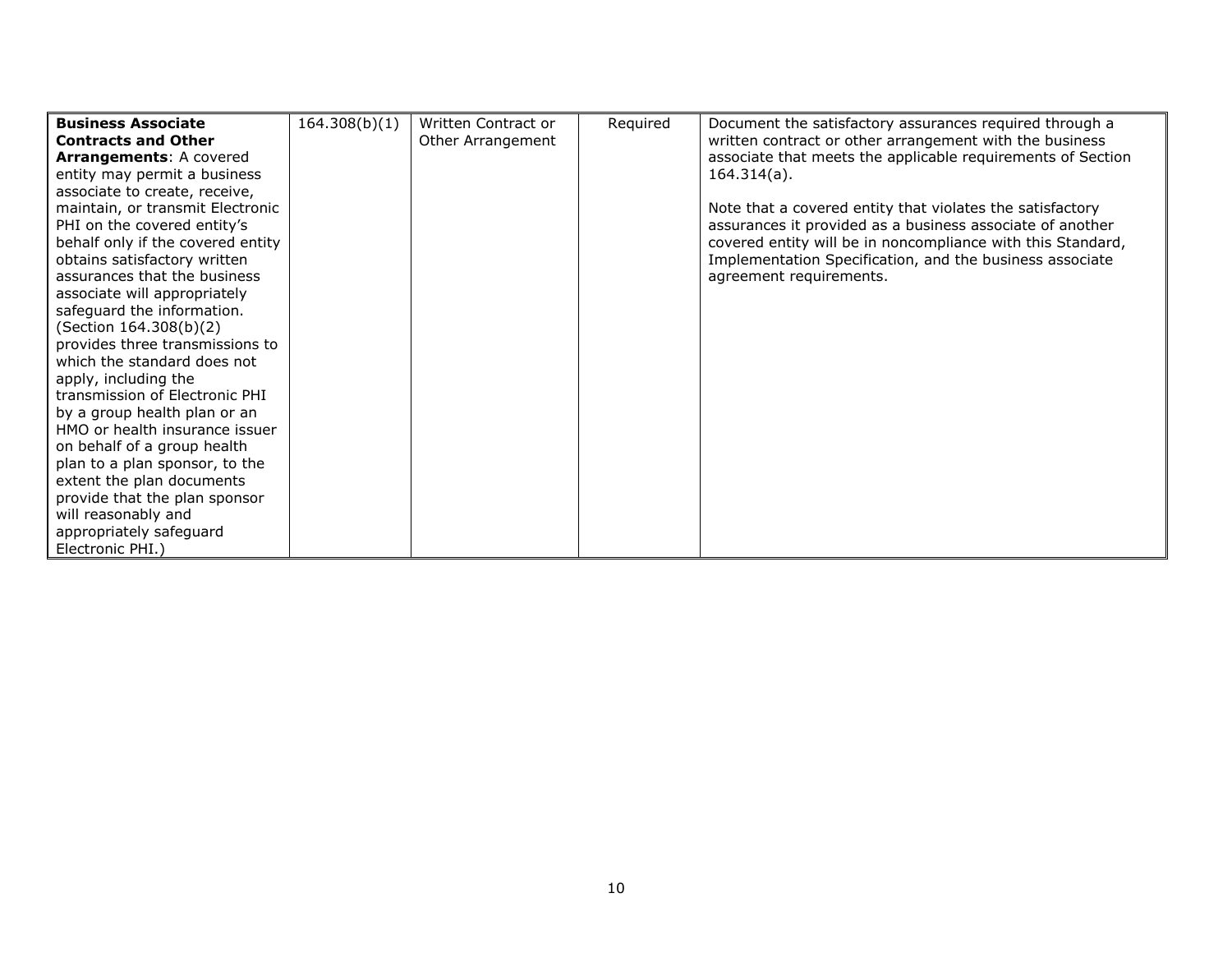## PHYSICAL SAFEGUARDS

| <b>Standards</b>                                                                                                                                                                                                                                                                                                                   | <b>Sections</b> | <b>Implementation</b><br><b>Specifications</b> | Required/<br><b>Addressable</b> | <b>Description</b>                                                                                                                                                                                                                         |
|------------------------------------------------------------------------------------------------------------------------------------------------------------------------------------------------------------------------------------------------------------------------------------------------------------------------------------|-----------------|------------------------------------------------|---------------------------------|--------------------------------------------------------------------------------------------------------------------------------------------------------------------------------------------------------------------------------------------|
| <b>Facility Access Controls:</b><br>Implement policies and<br>procedures to limit physical<br>access to electronic information                                                                                                                                                                                                     | 164.310(a)(1)   | Contingency<br>Operations                      | Addressable                     | Establish (and implement as needed) procedures that allow<br>facility access in support of restoration of lost data under the<br>Disaster Recovery Plan (above) and Emergency Mode<br>Operation Plan (above) in the event of an emergency. |
| systems and the facility or<br>facilities in which they are<br>housed, while ensuring that                                                                                                                                                                                                                                         |                 | <b>Facility Security Plan</b>                  | Addressable                     | Address the implementation of policies and procedures to<br>safeguard the facility and the equipment therein from<br>unauthorized physical access, tampering, and theft                                                                    |
| properly authorized access is<br>allowed.                                                                                                                                                                                                                                                                                          |                 | Access Control and<br>Validation<br>Procedures | Addressable                     | Address the implementation of procedures to control and<br>validate a person's access to facilities based on one's role or<br>function, including visitor control, and control of access to<br>software programs for testing and revision. |
|                                                                                                                                                                                                                                                                                                                                    |                 | Maintenance Records                            | Addressable                     | Address the implementation of policies and procedures to<br>document repairs and modifications to the physical<br>components of a facility that are related to security (for<br>example, hardware, walls, doors, and locks).               |
| <b>Workstation Use: Implement</b><br>policies and procedures that<br>specify the proper functions to<br>be performed, the manner in<br>which those functions are to be<br>performed, and the physical<br>attributes of the surroundings<br>of a specific workstation or<br>class of workstation that can<br>access Electronic PHI. | 164.310(b)      |                                                | Required                        |                                                                                                                                                                                                                                            |
| <b>Workstation Security:</b><br>Implement physical safeguards<br>for all workstations that access<br>Electronic PHI, to restrict<br>access to authorized users.                                                                                                                                                                    | 164.310(c)      |                                                | Required                        |                                                                                                                                                                                                                                            |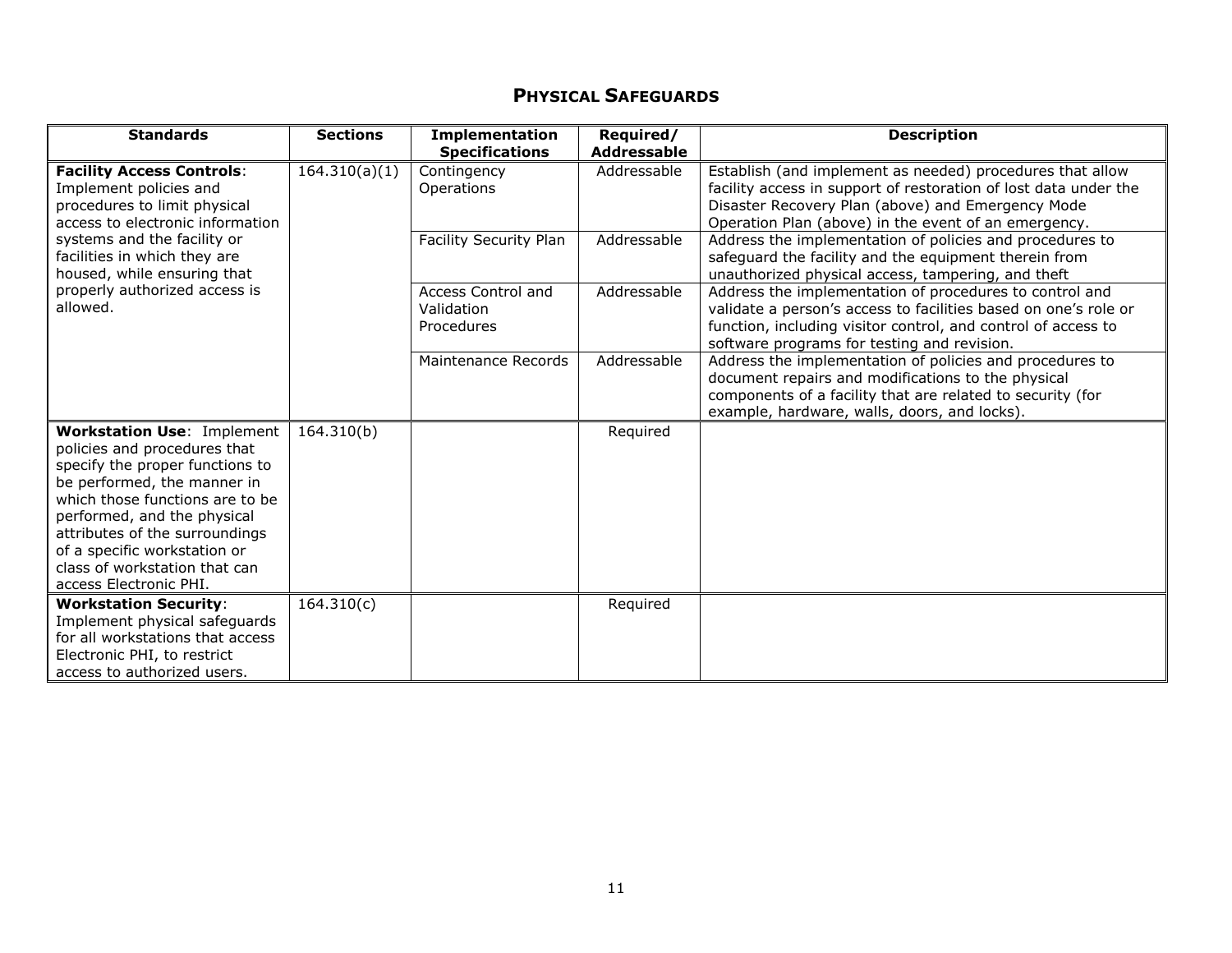| <b>Device and Media Controls:</b><br>Implement policies and<br>procedures that govern the<br>receipt and removal of<br>hardware and electronic media<br>that contain Electronic PHI into<br>and out of a facility, and the<br>movement of these items<br>within the facility. | 164.310(d)(1) | Disposal                   | Required    | Implement policies and procedures to address the final<br>disposition of Electronic PHI, and/or the hardware or electronic<br>media on which it is stored. |
|-------------------------------------------------------------------------------------------------------------------------------------------------------------------------------------------------------------------------------------------------------------------------------|---------------|----------------------------|-------------|------------------------------------------------------------------------------------------------------------------------------------------------------------|
|                                                                                                                                                                                                                                                                               |               | Media Re-use               | Required    | Implement procedures for removal of Electronic PHI from<br>electronic media before the media are made available for re-<br>use.                            |
|                                                                                                                                                                                                                                                                               |               | Accountability             | Addressable | Maintain a record of the movements of hardware and electronic<br>media and any person responsible therefore.                                               |
|                                                                                                                                                                                                                                                                               |               | Data Backup and<br>Storage | Addressable | Create a retrievable, exact copy of Electronic PHI, when<br>needed, before movement of equipment.                                                          |